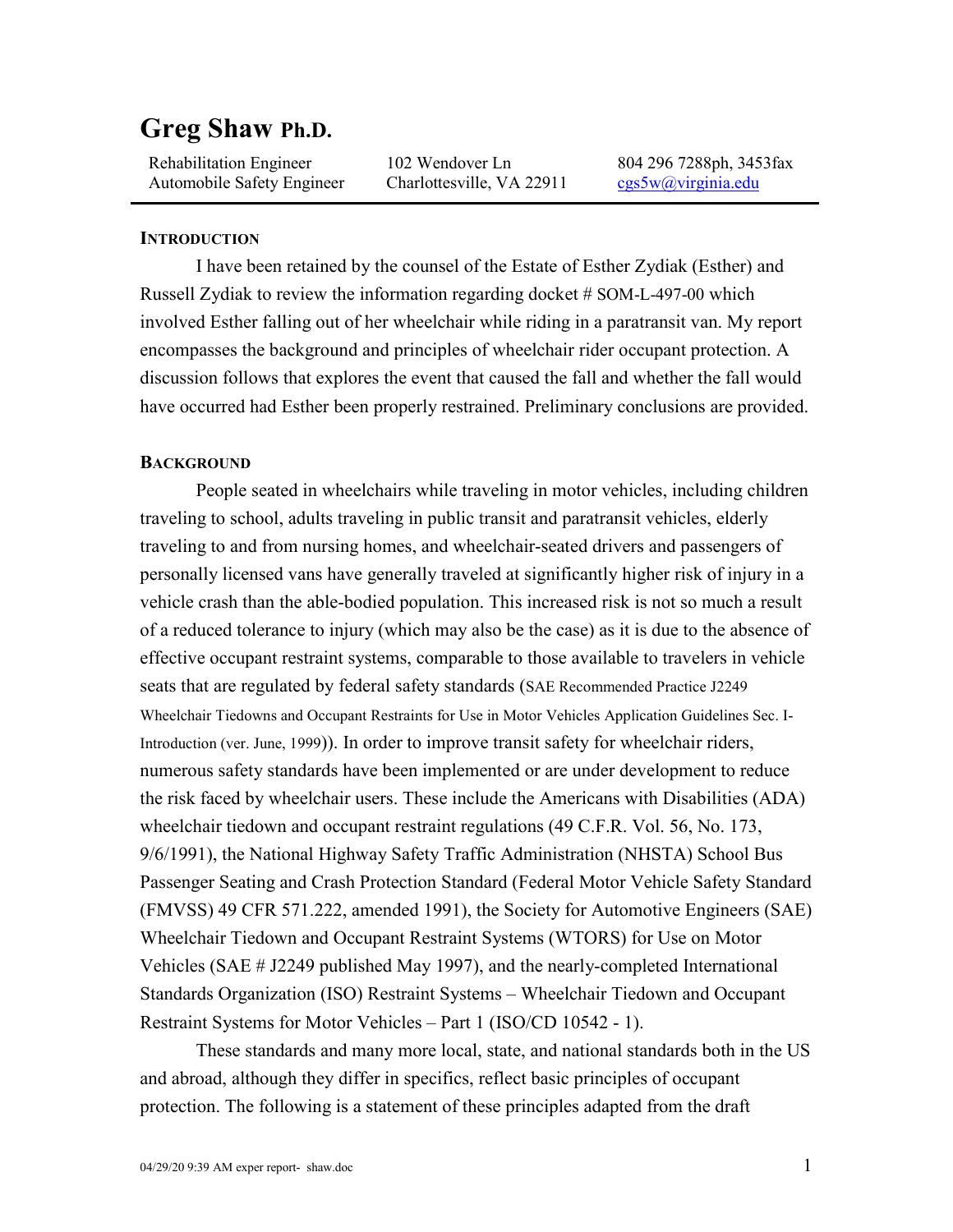companion document to the SAE standard, RPJ2249-Application Guidelines Sec. III-Basic Principles of Occupant Protection (ver. June, 1999).

#### **Principles of Occupant Protection**

The occupant restraint system for people who ride in wheelchairs aboard motor vehicles should adhere to basic principles of occupant protection. These principles are based on the simple fact that most serious injuries in a vehicle crash are due to the occupant moving into and contacting interior vehicle components. Thus, effective occupant protection requires effective occupant restraint that is best accomplished by:

- insuring that the vehicle seat (i.e., wheelchair) is secured effectively to the vehicle.
- using both upper and lower torso restraints to minimize lower and upper body excursions.

The primary cause of occupant injury in a crash is direct contact (i.e., impact) of the body with vehicle interior components. Thus, the single most effective way to minimize injuries and reduce injury severities is to provide effective occupant restraint that reduces the probability and severity of occupant contacts within the vehicle.

For able-bodied adults, effective restraint is provided by the vehicle OEM (original equipment manufacturer) three-point restraint system and the vehicle seat. There are, however, many adults and children with disabilities for whom transfer to the vehicle seat is not practical or acceptable because of their size and/or types and degrees of disabilities. For these individuals, the wheelchair must serve as the vehicle seat, in which case the occupant restraint system installed by the vehicle manufacturer usually cannot be used effectively. In addition, the wheelchair must be secured to the vehicle so that it does not move in a crash and impose forces on the occupant and/or become a hazard to other vehicle occupants in a collision or sudden vehicle maneuver. Thus, for people in wheelchairs, an effective occupant protection system must provide *both wheelchair securement* and *occupant restraint*.

Since the purpose of an occupant restraint system is to minimize, and ideally prevent, contact of the occupant's body with vehicle structures, both upper and lower torso restraints are recommended to reduce knee, chest, and head excursions and potential interaction with the vehicle interior. A properly positioned lap belt alone will prevent an occupant from being ejected from the vehicle or from being thrown about inside. A lap belt should be fit snug and low across the pelvis and not across the injurysensitive abdomen.

The primary focus of the standards effort has been to reduce the risk to wheelchair riders in a vehicle crash. However, the principles of occupant protection also apply in cases where the wheelchair occupant in exposed to forces caused by vehicle motions due to accelerating, braking, turning, or uneven pavement. In these cases, the forces acting on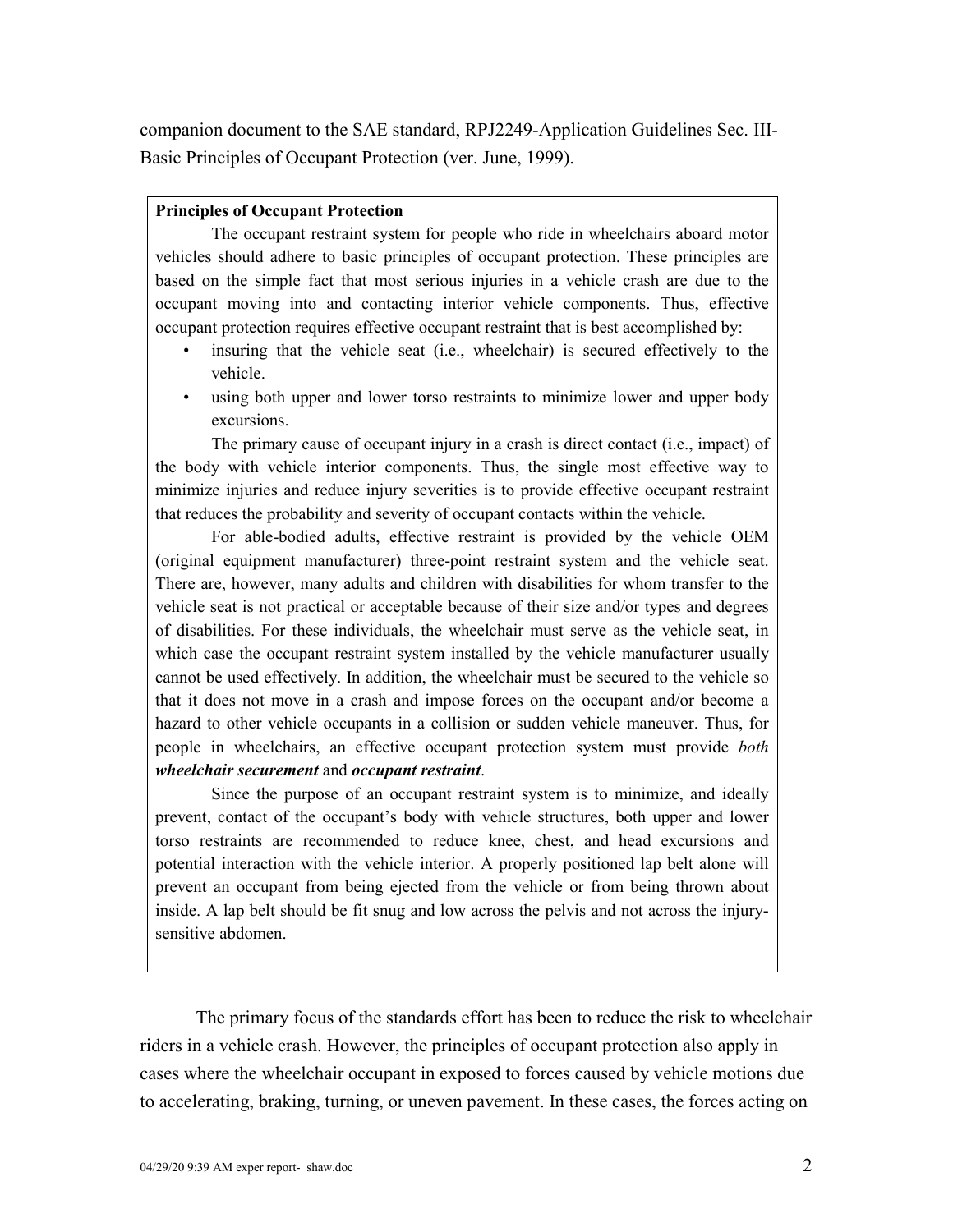the wheelchair and wheelchair rider are much smaller than those encountered in even a minor crash. Therefore, riders protected by properly used wheelchair securement and occupant restraints designed for protection in a crash would be safe in events involving non-crash vehicle motion.

Most of the injuries during 1986 to 1990 that were attributed to inadequate or inappropriate use of wheelchair securement or occupant restraints involved vehicle maneuvers such as braking and turning. From 1973 to 1991, two deaths were attributed to securement-related injuries during vehicle maneuvers. (Richardson HA. Wheelchair occupants injured in motor vehicle-related accidents. National Center for Statistics and Analysis, Mathematical Analysis Division, 1991 Oct., Thacker, J and Shaw, G (1994), Safe and secure. Team Rehab Report. 5(2) : 26-30., ECRI. Positioning and Securing Riders with Disabilities and Their Mobility Aids in Transit Vehicles: Designing an Evaluation Program. Prepared by ECRI for Project ACTION National Institute for Accessible Transportation, Washington DC, 1995.)

#### **New Jersey Standards Protecting Wheelchair Riders in Paratransit Vans**

The New Jersey Department of Health and Senior Services has issued safety standards governing wheelchair securement and occupant restraints for vehicles that transport wheelchair riders (NJ ADC 8:40-4.2  $(f)$ ). The standard clearly states that an automotive-like lap belt must be used:

3. Each wheelchair shall have a patient seatbelt which secures the patient into the wheelchair in a configuration similar to an automotive lap belt………The seatbelt must be properly secured on the patient whenever the patient is in the wheelchair and under the care of the staff of the vehicle……

The New Jersey Department of Health and Senior Services actively enforces this regulation. The Office of Emergency Medical Services, charged with regulating paratransit providers, initiated nine enforcement actions regarding lack of proper occupant restraint from 8/99-2/00 (www.state.nj.us/health/ems/fines.htm#actions).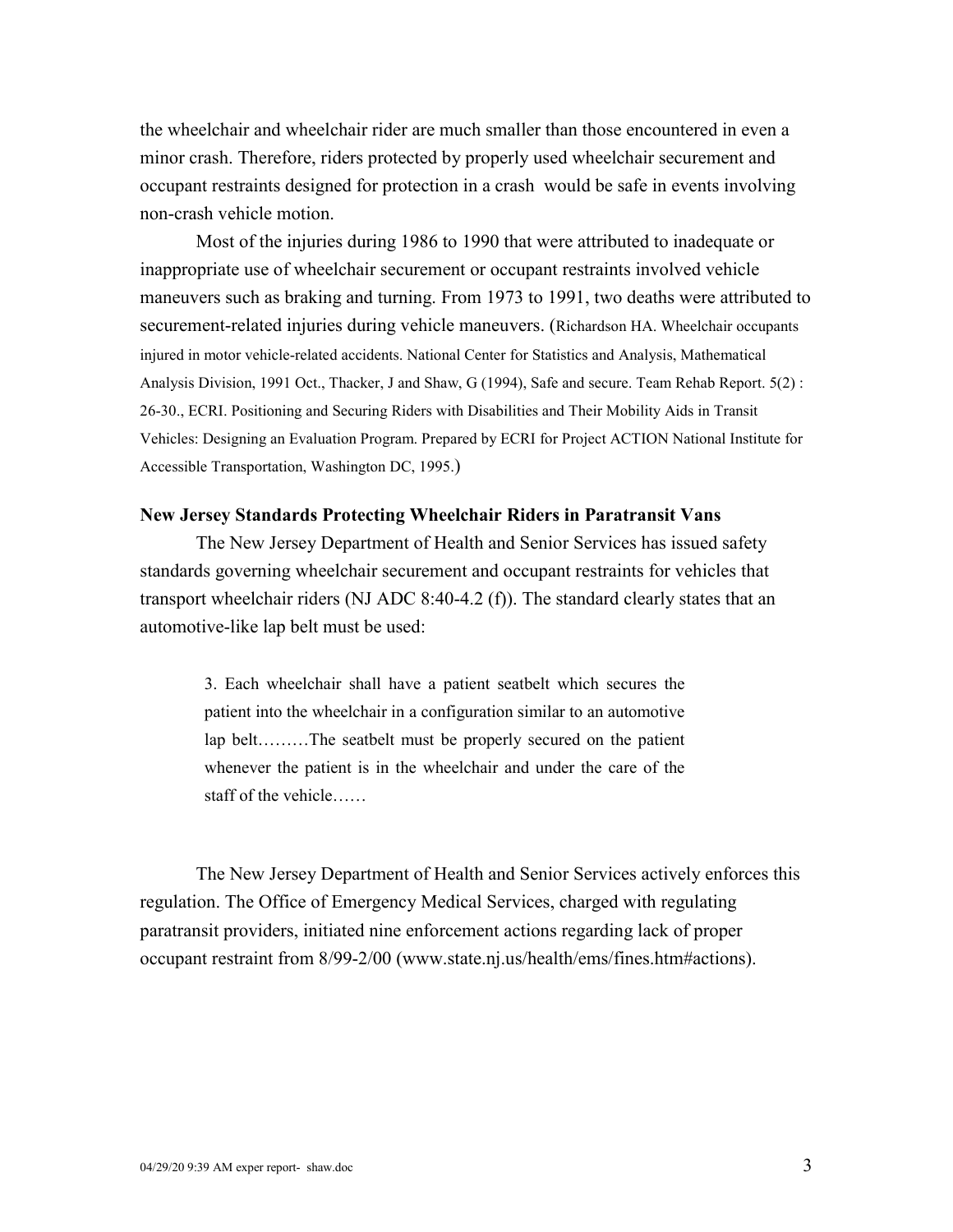#### **DISCUSSION**

According to van driver Janet Beitz, Esther was not provided an occupant restraint on the day she fell from her wheelchair (Oral Deposition of Janet M. Beitz 12/13/00 case # SOM-L-497-00 pp 33, 44). This action was inconsistent with the principles of occupant protection that infuses numerous wheelchair safety standards. Specifically, it was also in clear violation of the New Jersey standard.

In my opinion, with the information I have reviewed to date, Esther would have not fallen from her wheelchair if she had been provided with a lap belt in accordance with the New Jersey standard that was fit low and snug across her pelvis in accordance with the principles of wheelchair occupant protection.

#### **Characterizing the Event**

The vehicle motion event described by van driver Janet Beitz was as follows:

"I was slowing down for a pick-up. There was a manhole in front of the pick-up, before the driveway, and I was going like five miles an hour, and when my front wheel dipped, when I hit the manhole, I guess then I pulled up to a stop, and that's when I heard a noise…A bump….. Philomena (trainee)….. said …..'A lady fell…..The lady in the wheelchair'" (Oral Deposition of Janet M. Beitz 12/13/00 case # SOM-L-497-00 p 56)

In a Canadian test of a paratransit van executing extreme vehicle maneuvers including panic stops, the peak vehicle accelerations did not exceed 1 times the force of gravity (1 g) (Forziati T. Development of a Methodology to Dynamically Evaluate the Efficacy and Safety of Wheelchair Occupant Support Devices. Master of Science Thesis University of Virginia May 1994; Mercer, W, Billing J. Assessment of a Transportable Mobility Aid in Severe Driving Conditions – An Exploratory Test. Report No. CV-90-03, Ontario Ministry of Transportation, August 1990.)

Although I do not have sufficient information with which to formally reconstruct the event and the forces that acted on Esther's body. It is possible to estimate a reasonable worst-case scenario in terms of lap belt loading (see Appendix A).

In order to restrain Esther, who was reported to weigh about 100 lbs at the time of the event, a lap belt would have had to provide a restraining force of about 200 lbf. This requires the lap belt to withstand a load of approximately 141 lbf bilaterally.

The forward tipping of the van reported by the driver may have contributed to forces tending to propel Esther forward out of her wheelchair and would have increased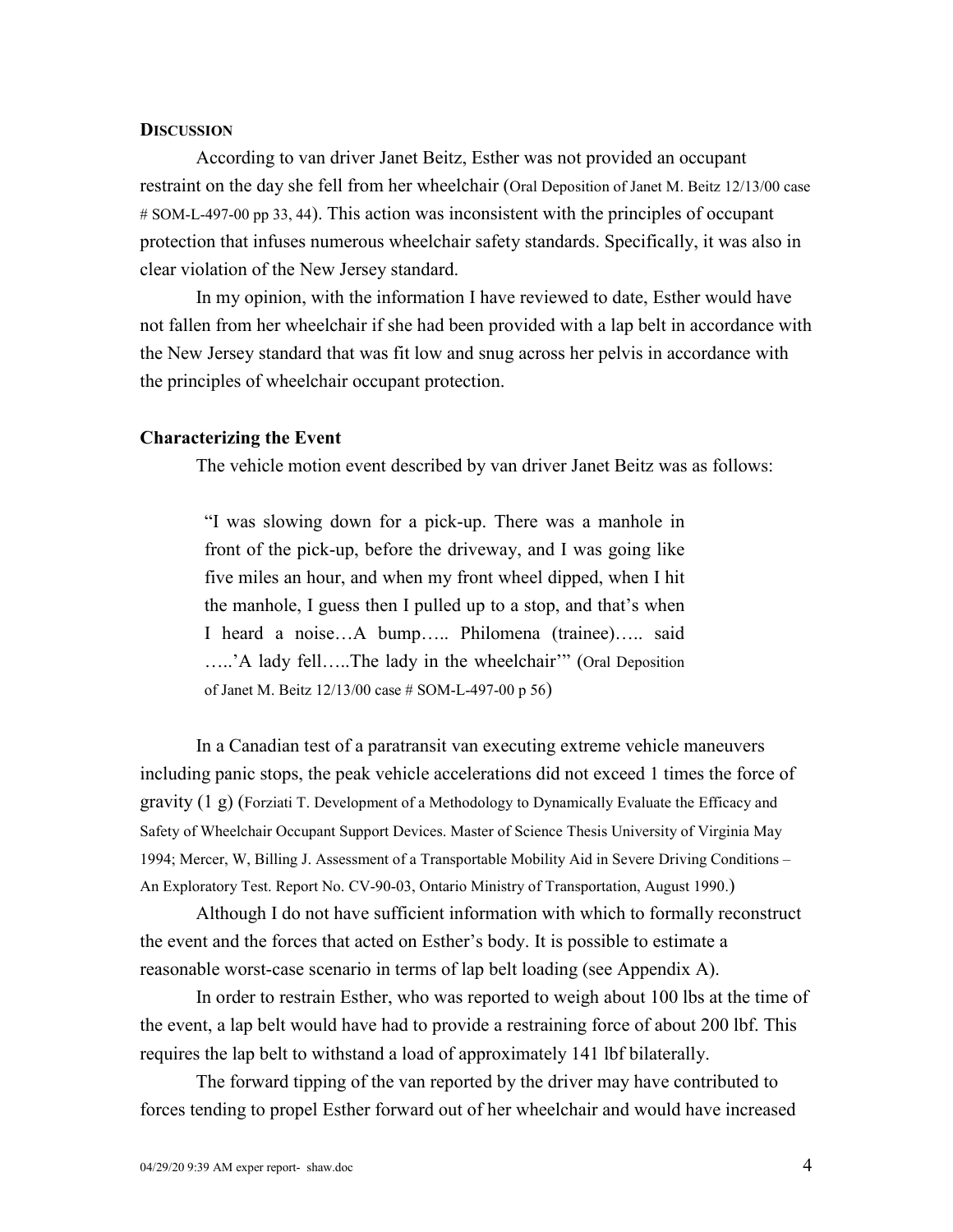the required restraining force. If the driver did not execute a panic stop, (none was reported) the required restraining force would have been less. Lap belt forces reported for simulated 10 and 20 mph frontal bus crashes with wheelchair riders suggest that the estimating restraining force and belt load may be too large. The peak lap belt loads recorded for front-facing wheelchair riders ranged from 140 to 775 lbf. Note that these tests were conducted with a 167 lb crash dummy (UMTA. Wheelchair Securement on Bus and Para-transit Vehicles, California State Department of Transportation.1981).

#### **Lap Belt Strength Specifications**

.

.

The ADA standard specifies occupant restraint belts that conform to Federal automotive standards (ATBCB. Buses, Vans & Systems, Technical Assistance Manual, U.S. Architectural & Transportation Barriers Compliance Board, October 1992; 49 CFR Part 571.209, 210 / Federal Motor Vehicle Safety Standards 209 and 210). These regulations require that lap belts and their anchorages be able to withstand a statically applied load of 5000 lbf. Given Esther's weight, such a lap belt would have held her in her wheelchair in a very severe frontal crash such as a 30 mph impact with a bridge abutment. Clearly, an ADA- compliant belt would have far exceeded the strength needed to restrain Esther in the event in question:

| Estimated belt load to provide required | ADA minimum belt load capability |
|-----------------------------------------|----------------------------------|
| restraining force                       |                                  |
| 141 lhf                                 | $5000$ lbf                       |

Moreover, tests conducted at the University of Virginia suggest that many wheelchair lap belts not intended for use in motor vehicles would have been strong enough in this instance. Peak loads achieved by the five products tested ranged from 285 to 1578 lbf. The highest load was recorded for a belt with automotive-type webbing and buckle (Karg P. Development of a Methodology to Evaluate the Transportation Safety of Adaptive Seating Devices. Master of Science Thesis University of Virginia January 1993.) (Fig. 1).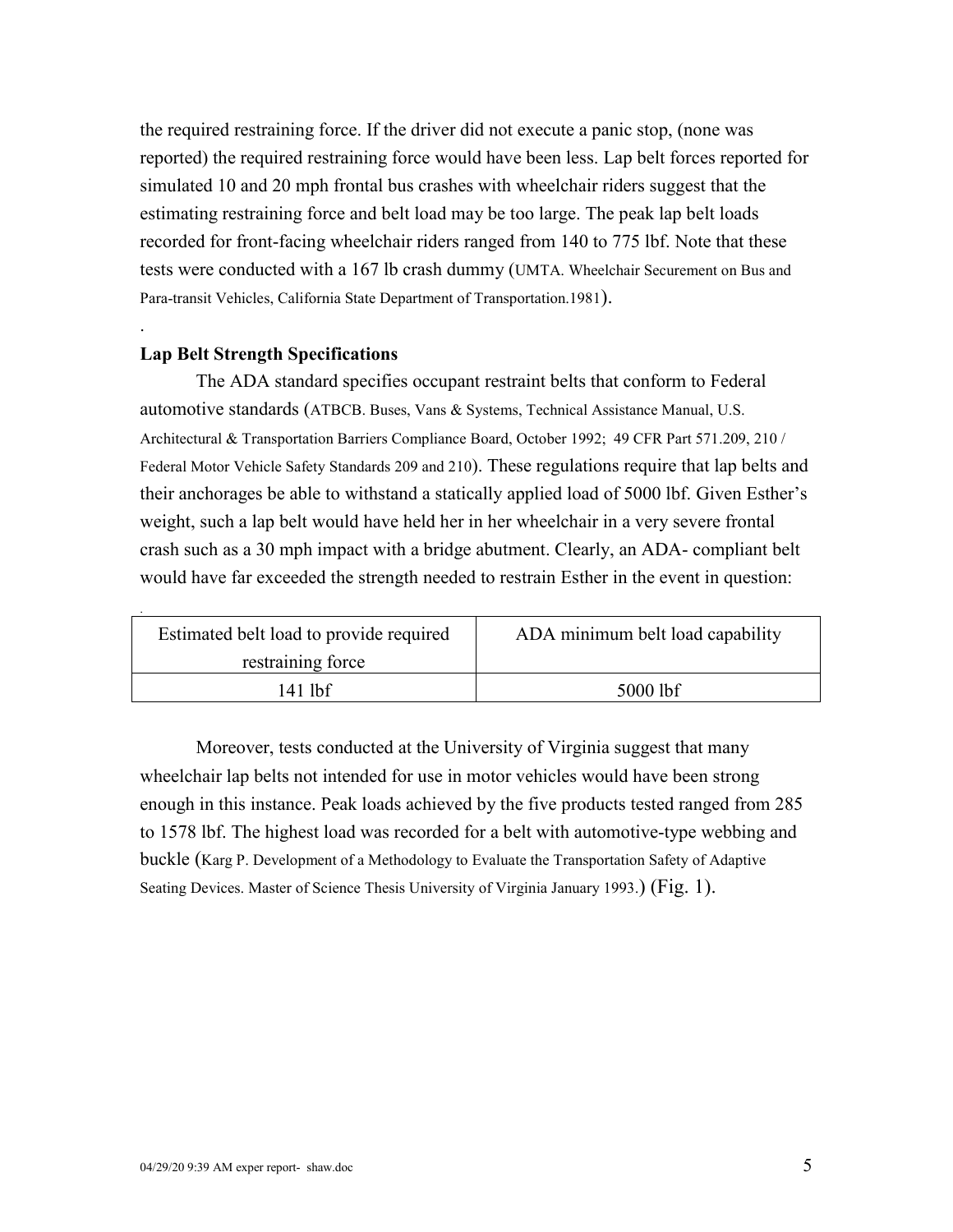

**Figure 1.** Summary of lap belt capabilities (ADA, Karg tests), peak loads recorded in crash tests (UMTA tests), and the estimated belt load required to provide the restraining force needed to keep Esther in her wheelchair during the vehicle motion event.

## **CONCLUSIONS**

- 1. There are numerous standards with the goal of improving the transit safety of occupants who must ride aboard vans and busses seated in their wheelchairs. Most of these standards reflect principles of occupant protection indicating that the wheelchair be secured *and* that the wheelchair occupant be restrained.
- 2. Accident data suggests that vehicle maneuvers alone can eject riders from their wheelchairs with injurious results. Proper restraint is required to protect riders in both crashes and in less severe events involving vehicle motion.
- 3. The New Jersey regulation pertaining to the van in which Esther was riding clearly required that a lap belt be used.
- 4. The lap belt was not used when the event occurred.
- 5. The information available to me this time strongly supports the conclusion that Esther would have not fallen out of her wheelchair if a suitable lap belt had been properly fitted.

 $\frac{1}{2}$  ,  $\frac{1}{2}$  ,  $\frac{1}{2}$  ,  $\frac{1}{2}$  ,  $\frac{1}{2}$  ,  $\frac{1}{2}$  ,  $\frac{1}{2}$  ,  $\frac{1}{2}$  ,  $\frac{1}{2}$  ,  $\frac{1}{2}$  ,  $\frac{1}{2}$  ,  $\frac{1}{2}$  ,  $\frac{1}{2}$  ,  $\frac{1}{2}$  ,  $\frac{1}{2}$  ,  $\frac{1}{2}$  ,  $\frac{1}{2}$  ,  $\frac{1}{2}$  ,  $\frac{1$ 

C. Gregory Shaw Ph.D.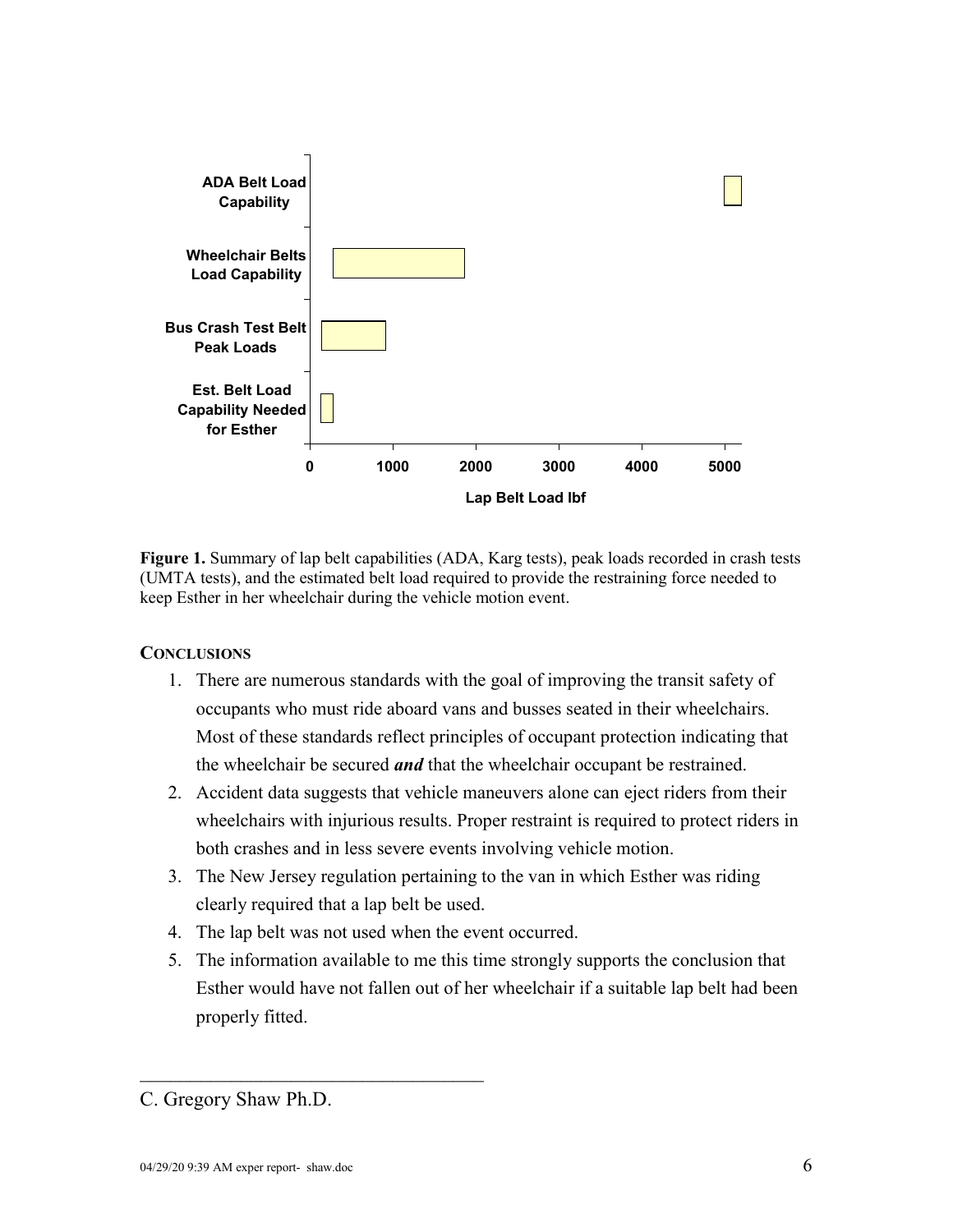

## **Appendix A - Calculation of Required Restraining Force**

|     | Forces due to van deceleration acting to eject rider         |
|-----|--------------------------------------------------------------|
| l B | Equal force required to restrain rider                       |
|     | Lap belt installed at 45 degrees with respect to horizontal. |

## Assumptions:

- 1. The van in which Esther was riding stopped suddenly (assume a panic stop for a worst case) when the driver felt the front wheel dip into the depression caused by the manhole cover causing a primarily deceleration event, i.e., the principle direction of force was acting in the direction of vehicle travel. Forward tipping of the van may have also contributed to ejecting Esther from the wheelchair.
- 2. The maximum deceleration for this van is similar to that of the van used in the Canadian test - 1g.
- 3. The g-loading imposed on the belt by the wheelchair rider is approximately twice the vehicle g loading. (Derived from University of Virginia simulated frontal vehicle tests.)
- 4. The lap belt is installed at a 45 degree angle with respect to the horizontal.
- 5. The contribution to the restraining force by seat friction is negligible.
- 6. Esther weighed approximately 100 lbs at the time of the event.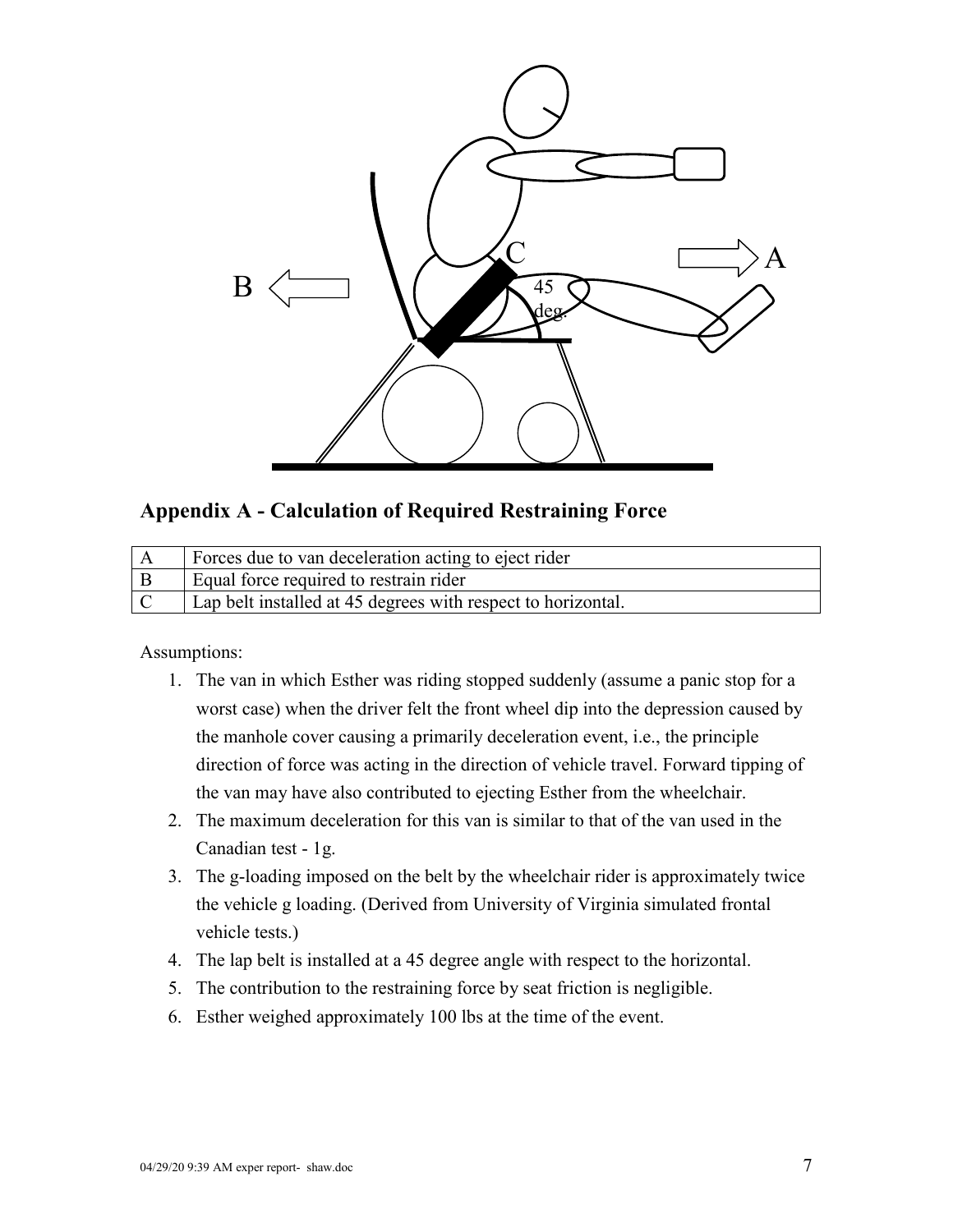## **Calculations^**

|   |                                                                                                     | $= 200$ lbf                 |  |
|---|-----------------------------------------------------------------------------------------------------|-----------------------------|--|
|   |                                                                                                     | $= 100 \text{ lb}$ X (2) 1g |  |
| A | Force due to van<br>deceleration acting to eject $=$ Mass of X Twice the vehicle g-loading<br>rider |                             |  |

^ Based on formulas in Pytel, A, Kiusalaas, J. Engineering Mechanics : Dynamics. HarperCollins College Publishers N.Y., N.Y. 1994.

## **Lap Belt Load Required to Provide Restraining Force**

| to restrain rider                            |  | Load*                     | Equal force required $=$ Twice the Belt $X$ Cosine of Belt Installation angle |
|----------------------------------------------|--|---------------------------|-------------------------------------------------------------------------------|
|                                              |  |                           | <b>200 lbf</b> = $(2)$ Belt Load $X$ Cosine 45 degrees                        |
|                                              |  | $= (2)$ Belt Load X 0.707 |                                                                               |
|                                              |  | $=$ Belt Load X 1.414     |                                                                               |
| $200 \text{ lbf} / 1.414 = \text{Belt Load}$ |  |                           |                                                                               |
|                                              |  | $141$ lbf $=$ Belt Load   |                                                                               |

\* The load in both left and right sides of the lap belt, assumed equal, are added to calculate the total contribution of the lap belt to the restraining force.